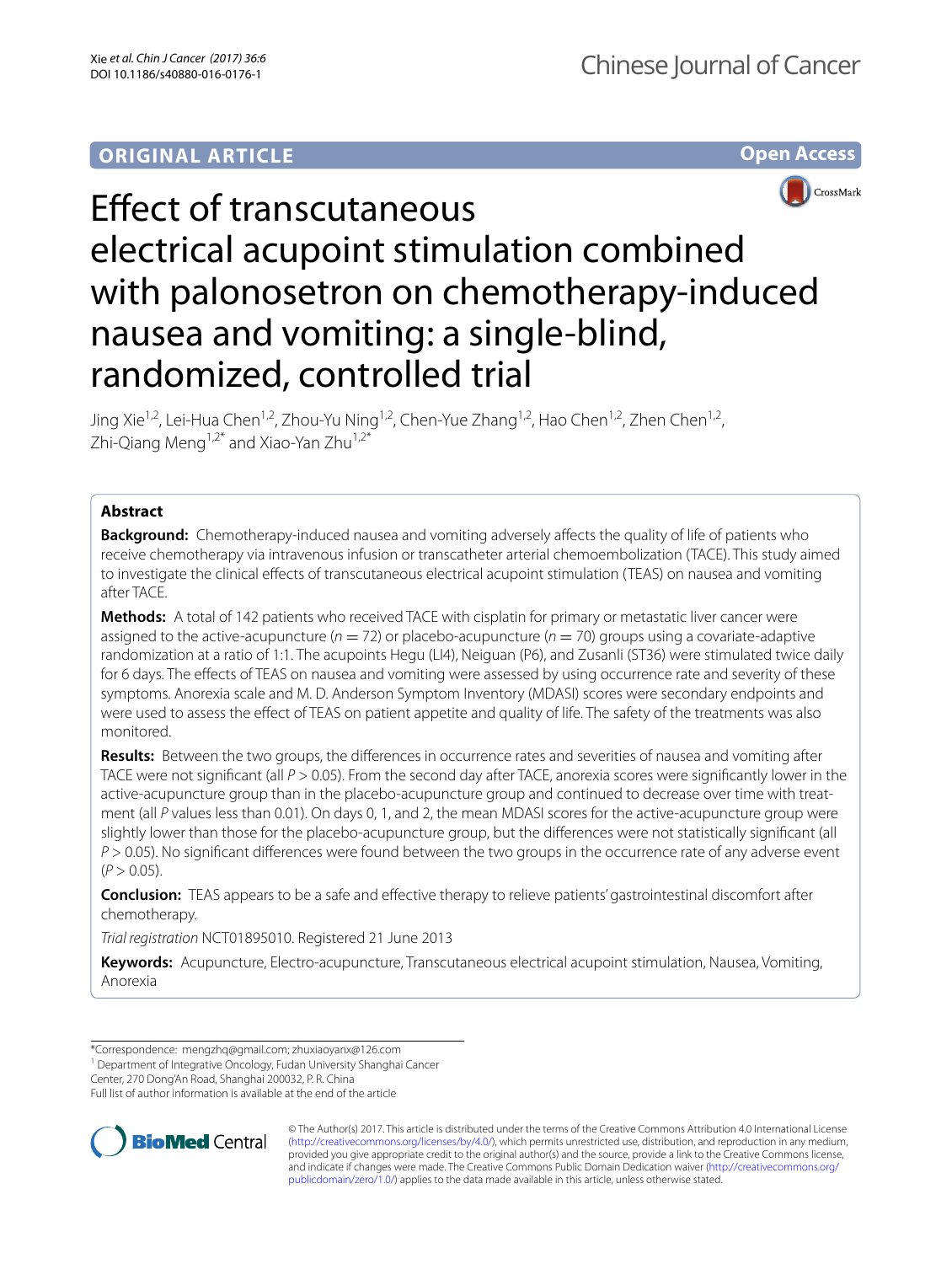# **Background**

Transcatheter arterial chemoembolization (TACE) is a palliative treatment of advanced primary and metastatic liver cancer. However, chemotherapy-induced nausea and vomiting (CINV) adversely affects the quality of life (QoL) of patients who undergo this intervention. It is estimated that 70%–80% of cancer patients who received chemotherapy developed CINV, and nausea and vomiting is one of the most debilitating symptoms induced by chemotherapy [[1,](#page-8-0) [2](#page-8-1)]. Severe vomiting can cause dehydration, electrolyte disturbances, muscle weakness, and weight loss; it may even be life-threatening by inducing acute hemorrhage of the upper digestive tract. CINV drastically lowers QoL and treatment compliance, and it may also affect the success of a specific treatment protocol [\[3](#page-8-2)].

Despite improvements in the prevention and treatment of CINV, including the use of type 3 serotonin  $(5-HT_3)$ receptor antagonists  $[4, 5]$  $[4, 5]$  $[4, 5]$  $[4, 5]$  $[4, 5]$ , there are still potential risks of adverse effects [[1,](#page-8-0) [2\]](#page-8-1). Therefore, the need for further relief has led to an interest in non-pharmacological therapies [[6,](#page-8-5) [7\]](#page-8-6). Previous studies have demonstrated the efficacy of acupuncture, which has been used for more than 2500 years in traditional Chinese medicine to cure disease and relieve accompanying symptoms  $[8-10]$  $[8-10]$ . In 1979, acupuncture was approved by the World Health Organization for the treatment of nausea and vomiting resulted from disordered function of the stomach [\[11](#page-8-9)]. Some randomized clinical trials have found that acupuncture is an effective palliative treatment of cancer patients, especially for reducing chemotherapy-induced adverse effects such as nausea and vomiting [\[12](#page-8-10)]. Transcutaneous electrical acupoint stimulation (TEAS) is an electrical stimulation technique that sends electrical impulses into acupoints through electrodes on the skin surface. TEAS is noninvasive, is easy to use, and does not have obvious adverse effects.

Although noninvasive electro-acupuncture has been shown to benefit patients suffering from CINV  $[13-15]$  $[13-15]$ , studies on TEAS combined with anti-emetics, particularly in patients with refractory symptoms or receiving highly emetogenic chemotherapy drugs, are needed to determine if this regimen is also safe and effective to relieve patients' gastrointestinal discomfort after chemotherapy [\[16](#page-8-13)]. In our previous study, we found that electro-stimulation on the acupoint Yongquan (K1) combined with anti-emetics did not result in initial prevention of cisplatin- or oxaliplatin-induced nausea or vomiting [[17\]](#page-8-14). However, it is possible that an extended treatment time and the selection of different acupoints (particularly in the form of combined points) might offer more promising results. Previous studies indicated that stimulation on the acupoint Neiguan (P6) was an effective anti-emetic technique for the prevention of CINV [\[18](#page-8-15), [19](#page-8-16)], and stimulation on the acupoints Zusanli (ST36) and Hegu (LI4) showed similar results [\[20](#page-8-17)[–23](#page-8-18)]. Stimulation on two or more acupoints may improve anti-emetic efficacy, but it lacks the support of clinical trial data. In this study, we chose to stimulate the three acupoints P6, ST36, and LI4 together as a new regimen, which also considered traditional Chinese medicine's "meridian" theory.

In this study, all participants were diagnosed with primary or metastatic liver cancer, and TACE with cisplatin was considered the optimal treatment. Because cisplatin is highly emetogenic, we used electrical stimulation (active acupuncture vs. placebo acupuncture) combined with a 5-HT<sub>3</sub> receptor antagonist, palonosetron. Participants were randomly assigned to the active-acupuncture or the placebo-acupuncture group. The acupoints LI4, P6, and ST36 were stimulated twice daily for 6 days. The effects of TEAS on nausea and vomiting, appetite, and QoL were also assessed.

Based on the finding that acupuncture was efficacious for the treatment of CINV, we proposed that electrical stimulation would be effective for patients receiving TACE. Thus, we designed the present single-blind, randomized, controlled trial to examine the safety and efficacy of active acupuncture compared with placebo acupuncture for the treatment of CINV.

# **Patients and methods**

# **Randomization and blinding**

All research procedures were approved by the Institutional Review Board (IRB) of Fudan University Shanghai Cancer Center, Shanghai, China (IRB approval number: 1301118-8-1303), and investigations were conducted in accordance with the Consolidated Standards of Reporting Trials statement [[24\]](#page-8-19) and the 2010 Standards for Reporting Interventions in Clinical Trials of Acupuncture [[25\]](#page-8-20). The study protocol was registered on Clinical-Trials.gov (Identifier: NCT01895010).

We included all patients at least 18 years old, with primary or metastatic liver cancer and planned to receive cisplatin-based TACE. None of them was receiving other acupuncture therapy. The skin of acupoint site receiving electrical acupoint stimulation must be intact and without visible evidence of injury and can tolerate mild discomfort following electrical stimulation. Exclusion criteria were as follows: (1) combined use of other venous chemotherapy within 5 days after TACE; (2) other confounding factors that may cause nausea and vomiting (such as intestinal obstruction, anorexia, and so on); (3) installing pacemaker; (4) cognitive dysfunction, unable to finish Scale; or (5) TEAS treatment within the past year regardless of indication.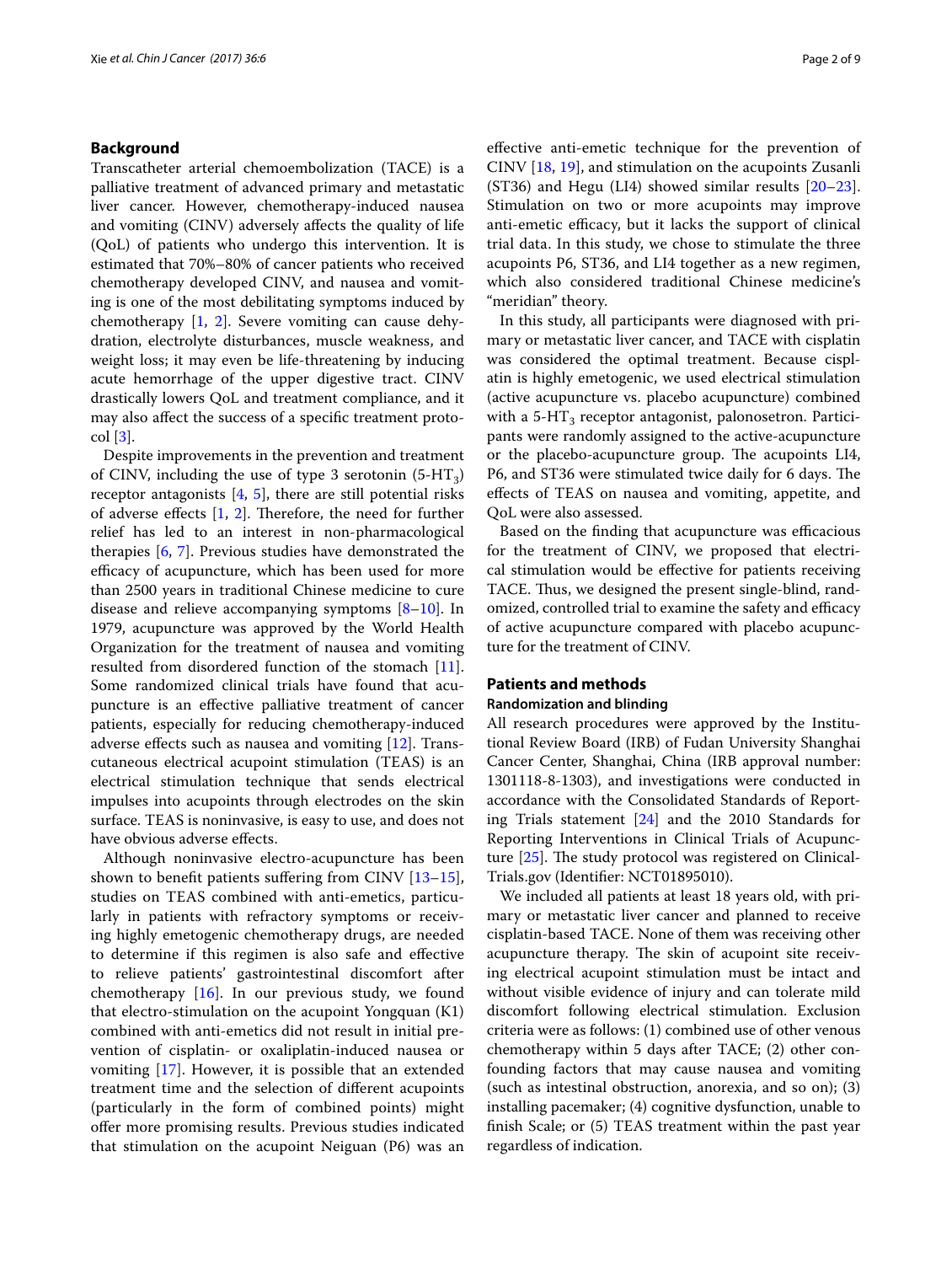Patients enrolled in this study were assigned into an active-acupuncture group or a placebo-acupuncture group, using covariate-adaptive randomization (or minimization) at a ratio of 1:1. This randomization was used to avoid covariate imbalances resulting from simple randomization, owing to the fact that this was a small study [[26\]](#page-8-21). The study was designed as single-blind, in which the random codes and corresponding treatment measures were known only by the acupuncturist (F.J.). Patients, nurses, researchers, and the principal investigators were unaware of the randomization scheme. Patients who did not receive electrical acupoint stimulation were not told during assignment about the potential responses of the control and electro-acupuncture procedures.

#### **Patients**

This study was conducted in the Department of Integrative Oncology, Fudan University Shanghai Cancer Center, Shanghai, China. All patients received TACE with cisplatin for primary or metastatic liver cancer between January 2012 and December 2014. Investigators explained the research to the patients in detail and answered questions, and patients were informed about the study design, including the use of active and placebo acupuncture, as well as the possible adverse effects of anti-emetic drugs (constipation, headache, and dizziness) and acupuncture treatment (uncomfortable feelings of the skin). Patients were enrolled in the study if they met all the inclusion criteria and did not fall under any exclusion criteria. Enrolled patients were required to maintain close contact with the researchers.

# **Interventions**

To treat liver lesions, all patients underwent one TACE treatment with cisplatin (60 mg) as the main drug. The TACE procedure took 0.5–1.0 h. The chemotherapy regimen did not include steroids. Before the TACE procedure, all patients received the  $5-HT_3$  receptor antagonist palonosetron hydrochloride (0.25 mg, intravenous injection) to prevent vomiting. Then, the patients received the randomized intervention: active or placebo acupuncture. On the first day, patients in the active-acupuncture group received the first electrical stimulation 1–2 h before TACE and another stimulation just after TACE. Acupuncture was continued twice daily for 5 consecutive days, for a total of 6 days.

Patients were asked to adopt a comfortable sitting or supine position. The acupoints were wiped with a moist cotton swab and then connected to the anode and cathode of the electrical stimulation generator (Yao Yang Kang Da Company, Shanghai, China) through an electrode patch placed on the skin surface. Continuous waveform mode was selected, and then the electric current produced continuous stimulation on the acupoints. Stimulation frequency was set at 4 Hz [[27](#page-8-22)], and the default value was set as 10 mA, which was twice the sensory threshold (5 mA). The intensity was adjusted every 10 min to keep the patients comfortable, and its actual value ranged from 7 to 15 mA  $[27]$  $[27]$ . Each acupuncture treatment took 30 min.

Acupoints included were as follows. (i) Neiguan (P6): located 6 cm above the transverse crease of the wrist and between the palmaris longus tendon and the tendon of flexor carpi radialis; (ii) Zusanli (ST36): located below the knee, on the anterior tibialis muscle, along the stomach meridian; and (iii) Hegu (LI4): located on the dorsum of the hand, between the first and second metacarpal bones, approximately in the middle of the second metacarpal bone on the radial side.

In the placebo-acupuncture group, the electrodes were placed on the same acupoints and treated for the same duration as in the active-acupuncture group, but the intensity of electric stimulation was 0 mA. During treatment sessions, patients were allowed to watch the operation of the electrical stimulator and view the entire procedure. They could watch the doctor set the acupoint stimulation equipment at 4 Hz and press the start button. Therefore, all patients thought they received real electro-acupuncture.

Chemotherapy, palonosetron, and additional antiemetics were given by an independent staff physician, who was blinded to the acupuncture treatment. As prescribed by the staff physician, the following rescue antiemetics were administered: palonosetron (0.25 mg), metoclopramide (10 mg), and steroids (5 mg).

#### **Outcome measurement**

Every day, patients were required to fill out nausea and vomiting diary records to document the severity and frequency of nausea and vomiting. Visual analogue score (VAS) of anorexia is a secondary clinical outcome that measures appetite improvement. VAS ranges from 0 (normal appetite) to 10 (no food intake possible) [\[28](#page-8-23)]. In addition, the M. D. Anderson Symptom Inventory (MDASI) [\[29](#page-8-24)] was used to assess the effect of CINV on a patient's QoL. Adverse events were recorded during treatment and at follow-up visits. Some events, such as constipation, headache, and dizziness, could be related to the anti-emetic drugs. Other events, such as tingling, pain, or redness where the electrode contacted the skin, could be related to acupuncture treatment.

## **Statistical analysis**

Statistical analysis was performed by a statistician from the Department of Statistics, Fudan University Shanghai Cancer Center who was blinded to treatment allocation.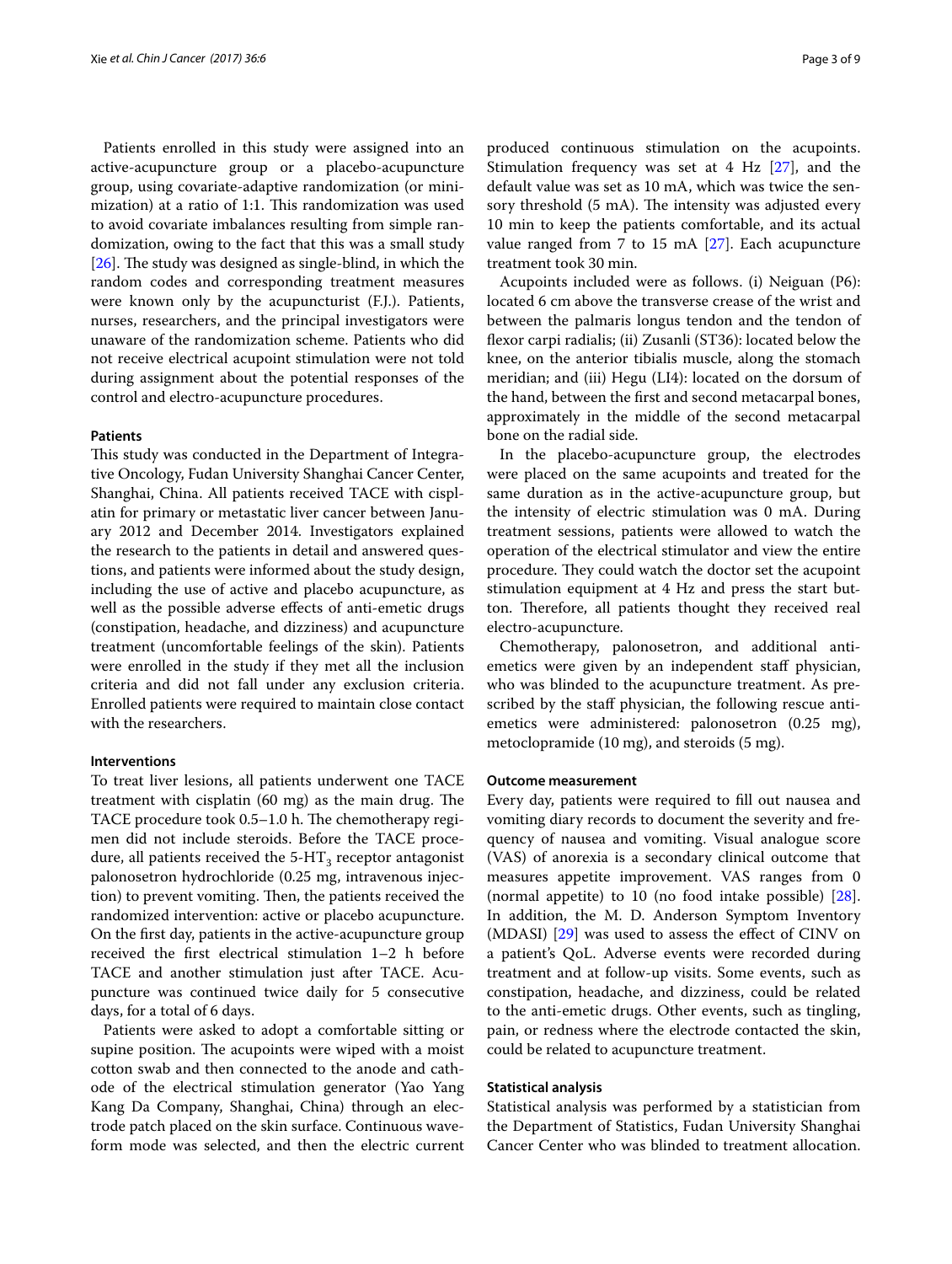Data analysis of baseline characteristics was based on the intention-to-treat population, which included all randomly assigned patients. Baseline demographic and clinical variables of the two groups were compared using Student's *t* test (continuous variables) or the Chi square test (categorical variables). Efficacy analyses were based on observed patients who completed both baseline and endpoint evaluation. To determine clinical response, the primary outcome variable was analyzed using the Chi square test. Secondary outcome variables, including anorexia VAS and MDASI score, were analyzed in the form of a descriptive comparison using Student's *t* test. For adverse events, we compared the occurrence rates using Fisher's exact test. *P* values less than 0.05 (two-sided) were considered statistically significant. All analyses were performed using SPSS 22.0 software (SPSS Inc., Chicago, IL, USA).

# **Results**

#### **Baseline characteristics and participants**

Of 164 patients with liver cancer who received TACE at our institution between January 2012 and December 2014, 22 either did not meet the inclusion criteria or did not consent to participate. The study was conducted according to the protocol, and the remaining 142 patients completed the study. These 142 patients were randomly assigned to the active-acupuncture treatment group ( $n = 72$ ) or the placebo-acupuncture group (*n* = 70) (Fig. [1\)](#page-3-0). No significant differences were observed between the two groups in terms of baseline characteristics (Table [1](#page-4-0)).

# **Efficacy**

Changes in occurrence rate and severity of nausea and vomiting from the first acupuncture treatment over time are illustrated in Tables [2](#page-5-0) and [3.](#page-6-0) Although fewer patients suffered from nausea and vomiting on days 0, 1, 2, 4, and

<span id="page-3-0"></span>

5 in the active-acupuncture group than in the placeboacupuncture group, the difference was not significant (all *P* > 0.05) (Fig. [2\)](#page-7-0). On days 0, 2, and 4, we observed fewer patients with severe or intolerable vomiting in the activeacupuncture group than in the placebo-acupuncture group; and on days 0 and 2, we observed fewer patients with severe to intolerable nausea in the active-acupuncture group than in the placebo-acupuncture group. However, the differences were not statistically significant (all *P* > 0.05).

The mean anorexia VAS increased after TACE treatment until the third treatment of nausea and vomiting after TACE in the placebo-acupuncture group. However, in the active-acupuncture group, the anorexia VAS began to decrease after the first day and continued to decrease with treatment over time. From the second day after TACE, the anorexia VAS was significantly lower in the active-acupuncture group than in the placebo-acupuncture group ( $P = 0.008$ , 0.004, 0.005, and 0.002 on days 2, 3, 4, and 5, respectively; Fig. [2\)](#page-7-0).

Patients rated themselves on the MDASI to evaluate the effect on QoL and activities in daily living. On days 0, 1, and 2, the mean MDASI score for the activeacupuncture group was slightly lower than that for the placebo-acupuncture group, but the differences were not statistically significant (all  $P > 0.05$ ) (Fig. [2\)](#page-7-0).

#### **Safety and tolerability**

No serious adverse events occurred in either group (Table [4\)](#page-7-1). Two incidents of mild tingling or redness where the electrode contacted the skin were reported in the active-acupuncture group. All patients' symptoms resolved once the acupuncture treatment was completed. However, to avoid further damage, patients were still told to apply ice and compression within 6 h after the acupuncture treatment. Eight patients in the active-acupuncture group and ten patients in the placebo-acupuncture group complained of mild or moderate constipation. Laxative drugs were administrated to relieve patient symptoms. Five patients in the active-acupuncture group and four patients in the placebo-acupuncture group experienced headache during the treatment, which was most likely an adverse effect of palonosetron. No significant differences in the occurrence rate of any adverse events were found between the two groups (all *P* > 0.05) (Table [4\)](#page-7-1).

# **Credibility of placebo and acupuncture procedures**

No significant differences were observed in the credibility rating between the two groups. Thirty percent (21/70) of patients treated with placebo acupuncture thought they had received active acupuncture, whereas 19.4% (14/72) of patients treated with active acupuncture thought they had received placebo treatment ( $\chi^2$  = 2.13, *P* = 0.145).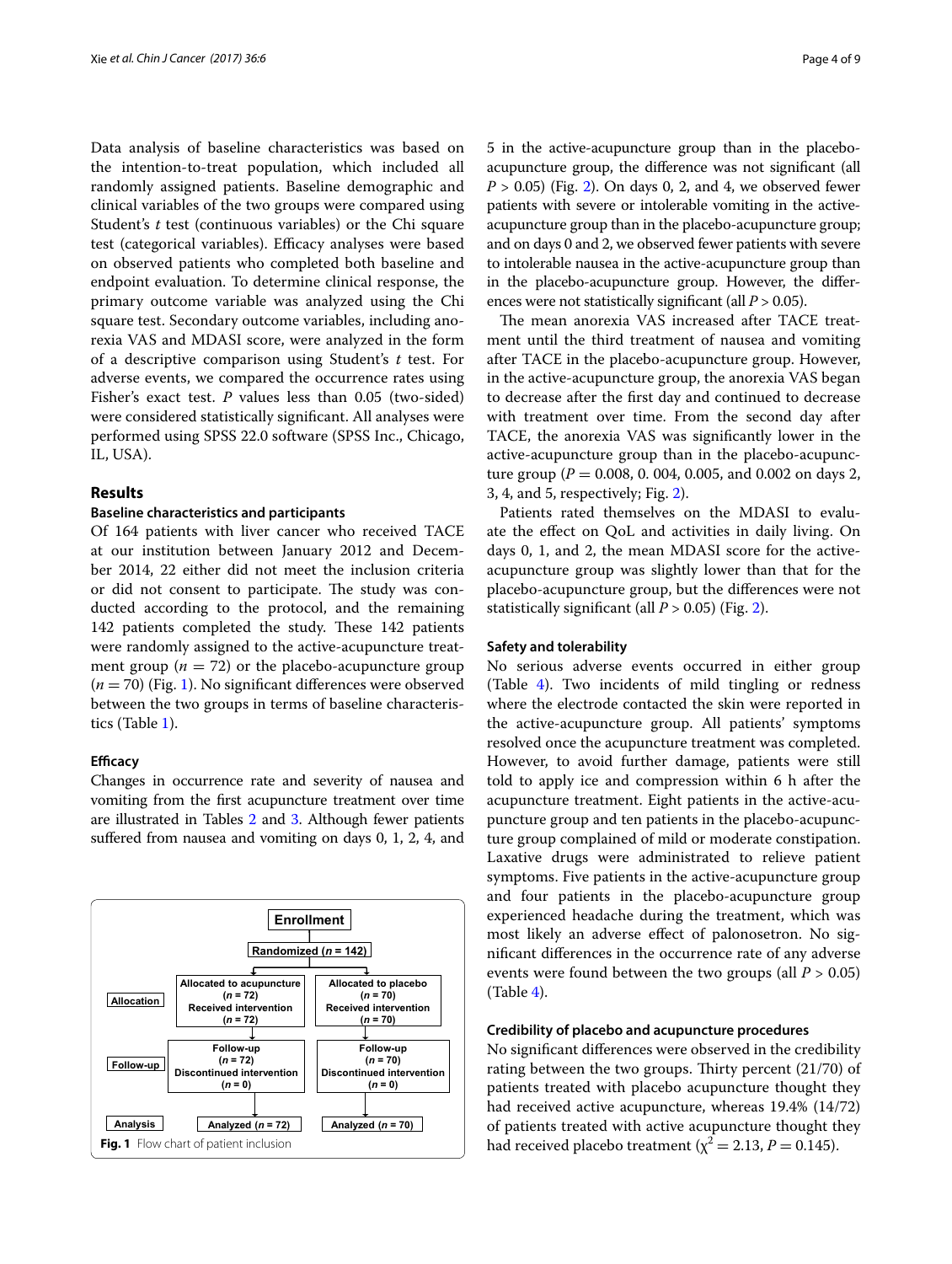| Characteristic               | Placebo-acupuncture group | Active-acupuncture group | P     |
|------------------------------|---------------------------|--------------------------|-------|
|                              | $(n = 70)$                | $(n = 72)$               |       |
| Age (years) <sup>a</sup>     | 57.5 (30-75)              | $55.4(41-77)$            | 1.000 |
| Sex                          |                           |                          | 0.768 |
| Men                          | 47(67.1)                  | 50 (69.4)                |       |
| Women                        | 23 (32.9)                 | 22(30.6)                 |       |
| <b>Diagnosis</b>             |                           |                          | 0.492 |
| Primary liver cancer         | 15(21.4)                  | 19 (26.4)                |       |
| Metastatic liver cancer      | 55 (78.6)                 | 53 (73.6)                |       |
| Chemotherapy                 |                           |                          | 1.000 |
| Cisplatin-based regimen      | 70 (100)                  | 72 (100)                 |       |
| Non-cisplatin-based regimen  | 0(0)                      | 0(0)                     |       |
| VAS of anorexia <sup>b</sup> | $1.50 \pm 1.67$           | $1.79 \pm 1.82$          | 0.321 |

<span id="page-4-0"></span>**Table 1 Baseline demographic and clinical characteristics of patients with nausea and vomiting after treated with transcatheter arterial chemoembolization (TACE)**

*VAS* visual analogue score

<sup>a</sup> These data are presented as median followed by range in parentheses

 $b$  These values are presented as mean  $\pm$  standard deviation; other values are presented as number of patients followed by percentage in parentheses

# **Discussion**

We found no significant effect of TEAS in reducing CINV or improving QoL. However, electrical stimulation on acupoints LI4, P6, and ST36 did markedly relieve appetite loss from the second day after TACE.

CINV is typically associated with a high level of 5-HT, which activates  $5-HT<sub>3</sub>$  receptors to stimulate vomiting centers. The introduction of  $5-HT_3$  receptor antagonists led to significant improvements in the control of acute nausea and vomiting, and  $5-HT_3$  receptor antagonists are now part of the standard regimen. However, a substantial proportion of patients continue to experience both acute and delayed CINV after moderately or highly emetogenic chemotherapy. Additionally, adverse events such as headache, constipation, abdominal pain, and dizziness may cause discomfort to patients [[4,](#page-8-3) [30\]](#page-8-25). Palonosetron is a highly potent, second-generation, selective 5-HT receptor antagonist. One study showed that palonosetron hydrochloride reduced the occurrence rate of acute nausea and vomiting after highly emetogenic chemotherapy by 59.2% [\[4](#page-8-3)]. However, even if such a prophylactic approach is taken, sudden nausea and vomiting may still occur. Furthermore, the effectiveness of palonosetron hydrochloride for delayed vomiting remains unsatisfactory, with a reported occurrence rate of 45.3% at a dosage of 0.25 mg and 48.0% at a dosage of 0.75 mg [[4\]](#page-8-3). Repeated administration did not improve results but did increase potential adverse effects and medical expenses. Therefore, to achieve better anti-emetic effects, palonosetron should be combined with other treatment approaches.

Electro-acupuncture was found to be effective in treating moderate CINV [[31](#page-8-26)], with needles inserted into acupoints on the body, which were then attached to a device that generates continuous electric pulses using small clips. Electro-acupuncture might result in complications such as needle syncope, pain, and organ puncture. Furthermore, traditional electro-acupuncture using needles is not always convenient or available in all centers. TEAS is a novel and noninvasive method of acupuncture that has a similar mechanism of action to electro-acupuncture and is considered a safe and effective treatment.

In our study, all patients were successfully blinded and completed the entire study. The credibility rating in the two groups did not differ significantly. Acute CINV usually occurs within the first 24 h after drug administration, and most emetic chemotherapy drugs can trigger nausea and vomiting within 1 or 2 h after drug administration. In contrast, delayed CINV occurs 24 h after drug administration and may last for 6–7 days. Our present study suggested that electrical stimulation on acupoints, combined with  $5-HT<sub>3</sub>$  receptor antagonists, could slightly reduce the occurrence rate of nausea and vomiting on day 0 and subsequent days (except on day 3), but the therapeutic efficacy was not significant compared with that of the placebo treatment  $(P > 0.05)$ . Similarly, no significant differences were observed between the two groups with regard to the degree of nausea or vomiting on days 0–5. This indicates that electro-stimulation of the combined acupoints was not efficacious in augmenting the antiemetic effects of  $5-HT_3$  receptor antagonists in preventing acute or delayed CINV.

One possible reason why the treatment of more acupoints did not increase the anti-emetic effects more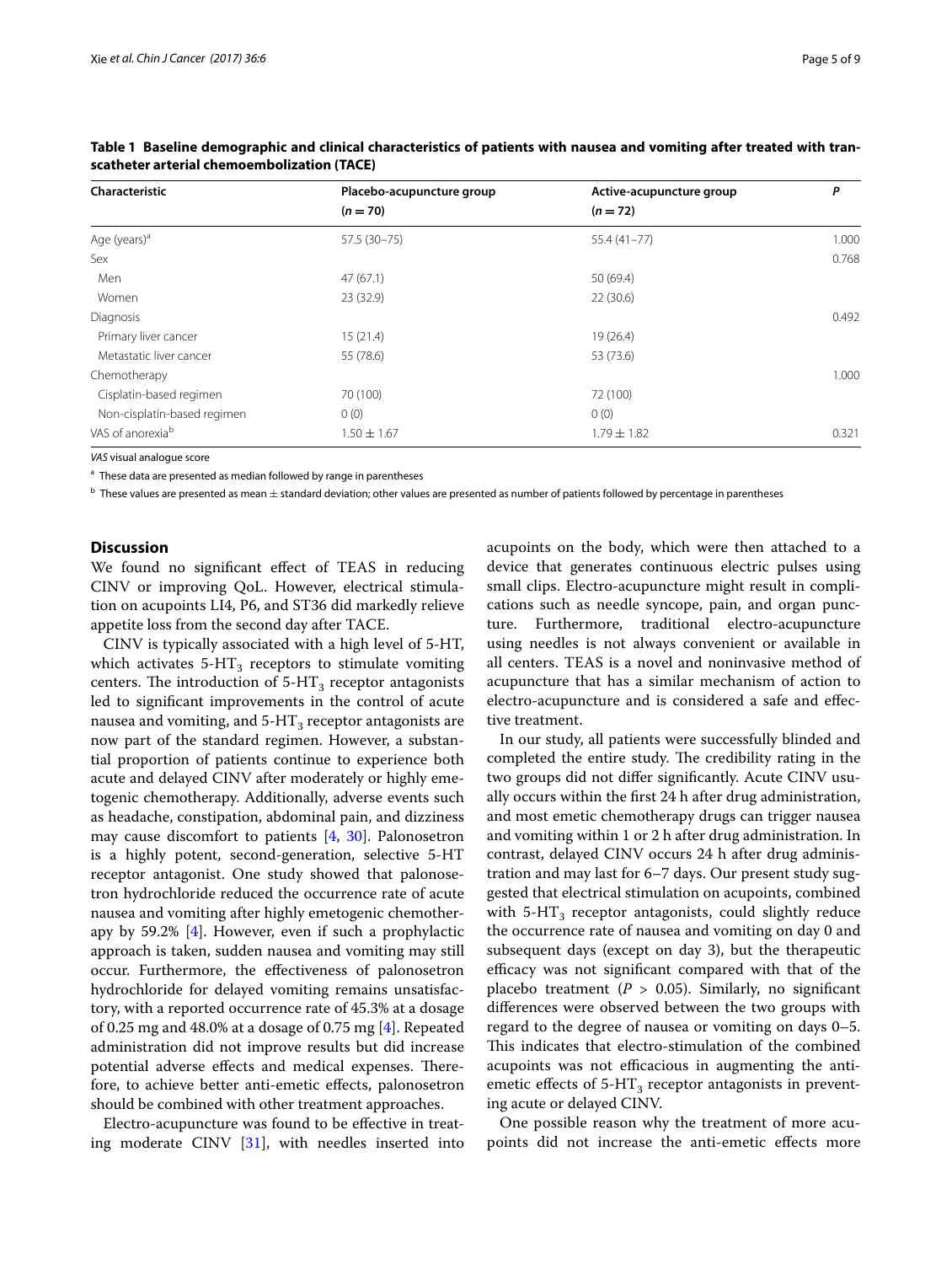<span id="page-5-0"></span>

| 23 (31.9)<br>22 (30.6)<br>26 (36.1)<br>Placebo-acupuncture group<br>29 (41.4)<br>28 (40.0)<br>25 (35.7) | Active-acupu-ncture group |       |           | Severity of vomiting [cases (%)] |          |           |                          |          | ۵     |
|---------------------------------------------------------------------------------------------------------|---------------------------|-------|-----------|----------------------------------|----------|-----------|--------------------------|----------|-------|
|                                                                                                         |                           |       |           | Placebo-acupuncture group        |          |           | Active-acupuncture group |          |       |
|                                                                                                         |                           |       | Degree 1  | Degree 2                         | Degree 3 | Degree 1  | Degree 2                 | Degree 3 |       |
|                                                                                                         |                           | 0.317 | 42 (60.0) | 16 (22.9)                        | 12(17.1) | 49 (68.0) | 13(18.1)                 | 10(13.9) | 0.606 |
|                                                                                                         |                           | 0.514 | 45 (64.3) | 17(24.3)                         | 8(11.4)  | 50 (69.4) | 14 (19.4)                | 8(11.1)  | 0.769 |
|                                                                                                         |                           | 0.516 | 41 (58.6) | 20 (28.6)                        | 9(12.9)  | 46 (63.9) | 18(25.0)                 | 8(11.1)  | 0.809 |
| 26 (36.1)<br>22 (31.4)                                                                                  |                           | 0.556 | 48 (68.6) | 18 (25.7)                        | 4(5.7)   | 46 (63.9) | 16 (22.2)                | 0(13.9)  | 0.259 |
| 12(16.7)<br>16(22.9)                                                                                    |                           | 0.354 | 54 (77.1) | 12(17.1)                         | 4(5.7)   | 60 (83.3) | 10(13.9)                 | 2(2.8)   | 0.567 |
| 10(13.9)<br>13 (18.6)                                                                                   |                           | 0.449 | 57 (81.4) | 11(15.7)                         | 2(2.9)   | 62 (86.1) | 8(11.1)                  | 2(2.8)   | 0.721 |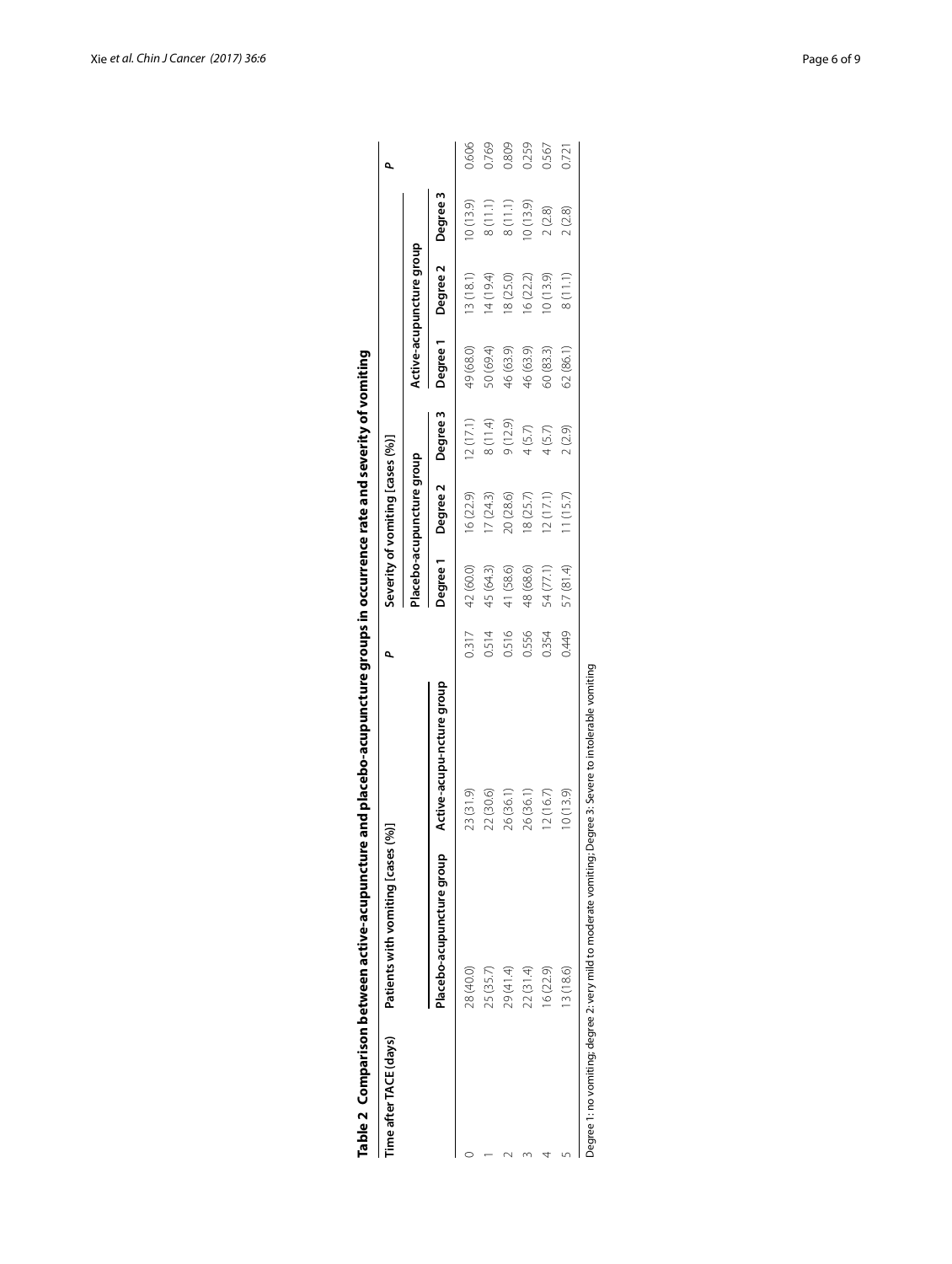| Time after TACE (days) | Patients with nausea [cases (%)] |                    | ۵     |           | Severity of nausea [cases (%)] |          |           |                          |          | ٩     |
|------------------------|----------------------------------|--------------------|-------|-----------|--------------------------------|----------|-----------|--------------------------|----------|-------|
|                        |                                  |                    |       |           | Placebo-acupuncture group      |          |           | Active-acupuncture group |          |       |
|                        | Placebo-acupuncture group        | Acupu-ncture group |       | Degree 1  | Degree 2                       | Degree 3 | Degree 1  | Degree 2                 | Degree 3 |       |
|                        | 34 (48.6)                        | 26 (36.1           | 0.133 | 36 (51.4) | 22(31.4)                       | 12(17.1) | 46 (63.9) | 19 (26.4)                | 7(9.7)   | 0.256 |
|                        | 30 (42.9)                        | 26 (36.1)          | 0.411 | 40 (57.1) | 20 (28.6)                      | 10(14.3) | 46 (63.9) | 15 (20.8)                | 1(15.3)  | 0.562 |
|                        | 30 (42.9)                        | 28 (38.9)          | 0.631 | 40 (57.1) | 18 (25.7)                      | 2(17.1)  | 44 (61.1) | 21 (29.2)                | 7(9.7)   | 0.426 |
|                        | 21 (30.0)                        | 22 (30.1)          | 0.943 | 49 (70.0) | 15(21.4)                       | 6(8.6)   | 50 (69.4) | 16 (22.2)                | 6(8.3)   | 0.993 |
|                        | 19(27.1)                         | 17(23.6)           | 0.629 | 51 (72.9) | 16(22.9)                       | 3(4.3)   | 55 (76.4) | 3(18.1)                  | 4(5.6)   | 0.750 |
|                        | 14(20.0)                         | 13 (18.0)          | 0.768 | 56 (80.0) | 12(17.1)                       | 2(2.9)   | 59 (81.9) | 9(12.5)                  | 4(5.6)   | 0.564 |

<span id="page-6-0"></span>

| ֖֚֚֚֬                                                                                                               |  |
|---------------------------------------------------------------------------------------------------------------------|--|
|                                                                                                                     |  |
|                                                                                                                     |  |
| ׇ֚֬֡                                                                                                                |  |
|                                                                                                                     |  |
|                                                                                                                     |  |
|                                                                                                                     |  |
|                                                                                                                     |  |
|                                                                                                                     |  |
|                                                                                                                     |  |
| ֚֚֞                                                                                                                 |  |
|                                                                                                                     |  |
| ֖֚֚֚֬                                                                                                               |  |
|                                                                                                                     |  |
|                                                                                                                     |  |
|                                                                                                                     |  |
|                                                                                                                     |  |
|                                                                                                                     |  |
|                                                                                                                     |  |
|                                                                                                                     |  |
|                                                                                                                     |  |
|                                                                                                                     |  |
|                                                                                                                     |  |
|                                                                                                                     |  |
|                                                                                                                     |  |
|                                                                                                                     |  |
|                                                                                                                     |  |
| ֚֚֚֬                                                                                                                |  |
|                                                                                                                     |  |
|                                                                                                                     |  |
|                                                                                                                     |  |
|                                                                                                                     |  |
|                                                                                                                     |  |
|                                                                                                                     |  |
|                                                                                                                     |  |
|                                                                                                                     |  |
|                                                                                                                     |  |
| ֖֚֚֚֬                                                                                                               |  |
|                                                                                                                     |  |
|                                                                                                                     |  |
|                                                                                                                     |  |
|                                                                                                                     |  |
|                                                                                                                     |  |
|                                                                                                                     |  |
|                                                                                                                     |  |
|                                                                                                                     |  |
|                                                                                                                     |  |
|                                                                                                                     |  |
|                                                                                                                     |  |
|                                                                                                                     |  |
|                                                                                                                     |  |
|                                                                                                                     |  |
|                                                                                                                     |  |
|                                                                                                                     |  |
|                                                                                                                     |  |
|                                                                                                                     |  |
|                                                                                                                     |  |
|                                                                                                                     |  |
|                                                                                                                     |  |
|                                                                                                                     |  |
|                                                                                                                     |  |
| ֪ׅ֡֬֝֬֝֬֝֬֝֬֝֬֝֬֝                                                                                                   |  |
|                                                                                                                     |  |
|                                                                                                                     |  |
|                                                                                                                     |  |
| a de la componenta de la componenta de la componenta de la componenta de la componenta de la componenta de la compo |  |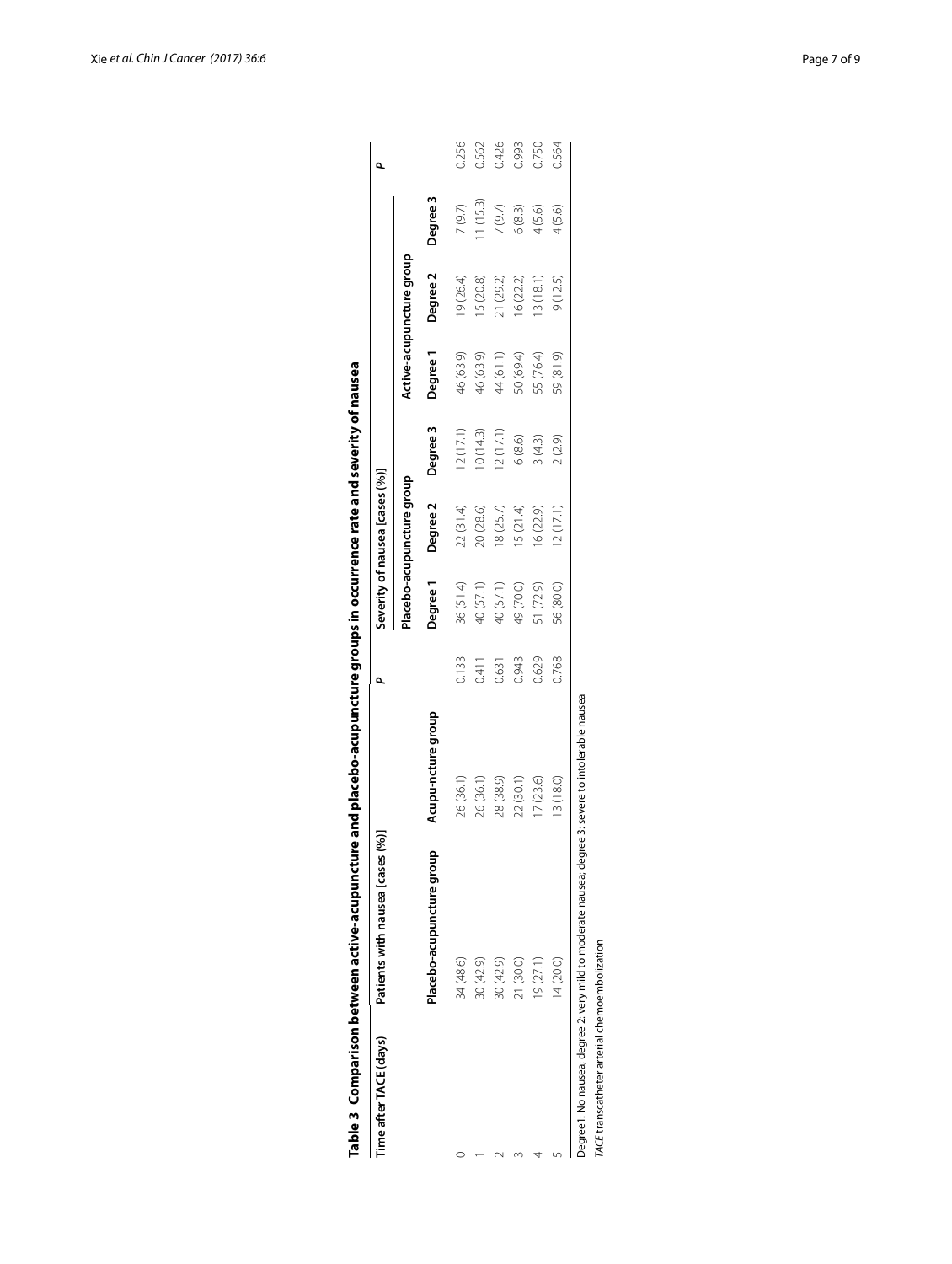

<span id="page-7-1"></span><span id="page-7-0"></span>**Table 4 Occurrence rate of adverse events in the activeacupuncture and placebo-acupuncture groups**

|                                                             | Occurrence rate [cases (%)]      |                                 |       |
|-------------------------------------------------------------|----------------------------------|---------------------------------|-------|
| Adverse event                                               | Placebo-<br>acupuncture<br>group | Active-<br>acupuncture<br>group |       |
| Constipation                                                | 10 (14.2)                        | 8(11.1)                         | 0.570 |
| Headache                                                    | 4(5.7)                           | 5(6.9)                          | 1.000 |
| Mild tingling or redness of<br>the contact part of the skin | 0(0)                             | 2(2.8)                          | 0.497 |

than a regimen that treated only a single acupoint may be that most of the studies reported of these singleacupoint regimens were based on electro-acupuncture with the insertion of needles into the skin, rather than TEAS, which was used in our study. According to a meta-analysis by Ezzo et al. [\[16](#page-8-13)], acupressure or surface electro-stimulation may have weaker effects than electro-acupuncture with needles. However, to our knowledge, the electro-stimulation mechanism of multiple acupoints remains unclear, and related fundamental research is needed.

Although our study did not reach its primary endpoint, TEAS was shown to be effective in recovering patient appetites after chemotherapy, as indicated by the significant decrease of the anorexia VAS. The effect was observed as early as the first day after TACE, and the decrease of VAS was greater in the active-acupuncture group than in the placebo-acupuncture group. These results were in agreement with previous studies that demonstrated the therapeutic effects of acupuncture in patients with chemotherapy- or radiotherapy-induced anorexia  $[32-34]$  $[32-34]$ . Acupuncture may stimulate the stomach's peristalsis and rapidly empty its contents, thus strengthening gastrointestinal motility and resulting in a sense of hunger [[35](#page-8-29)]. This is the most effective way to rapidly improve the appetite; some patients even have a sense of hunger just 1 min after acupuncture. During the early stage of nausea, loss of appetite and feelings of discomfort are the major clinical manifestations. Based on our findings and those of previous reports, we think that a rapid improvement of appetite brought about by TEAS indicates an early sign of recovered gastrointestinal function. Furthermore, a rapid improvement of appetite can help improve patients' entire recovery process, by reducing sodium electrolyte and energy metabolism disorders, by resulting in weight gain through an increase in food intake, and by improving the emotional state of patients and family members.

The frequency of adverse events in both groups was similar, and only two TEAS-treated patients complained of discomfort at the electrode patch site, which might be related to the acupuncture treatment. Therefore, the treatment was well tolerated and safe.

In summary, our study used combined acupoints P6, LI4, and ST36 rather than a single acupoint to treat CNIV. Although the occurrence rates of nausea and vomiting did not significantly decrease for patients with primary liver cancer who were treated with TACE, the anorexia VAS was significantly lower in the active-acupuncture group than in the placebo-acupuncture group, starting from the second day after TACE. The acupuncture treatment is low in cost, has few adverse reactions, and is simple to administer. Acupuncture may be an optional adjunctive treatment for palliative care; further studies using TEAS are warranted.

#### **Abbreviations**

5-HT: 5-Hydroxytryptamine; QoL: quality of life; TACE: transcatheter arterial chemoembolization; TEAS: transcutaneous electrical acupoint stimulation; CINV: chemotherapy-induced nausea and vomiting; MDASI: M. D. Anderson Symptom Inventory.

#### **Authors' contributions**

JX participated in the study design and drafted the manuscript. XYZ participated in the study design and performed the clinical trial. CYZ collected patient material, ZYN performed statistical analyses, and HC and ZC revised the manuscript. ZQM participated in the study design and coordination and revised the manuscript. All authors read and approved the final manuscript.